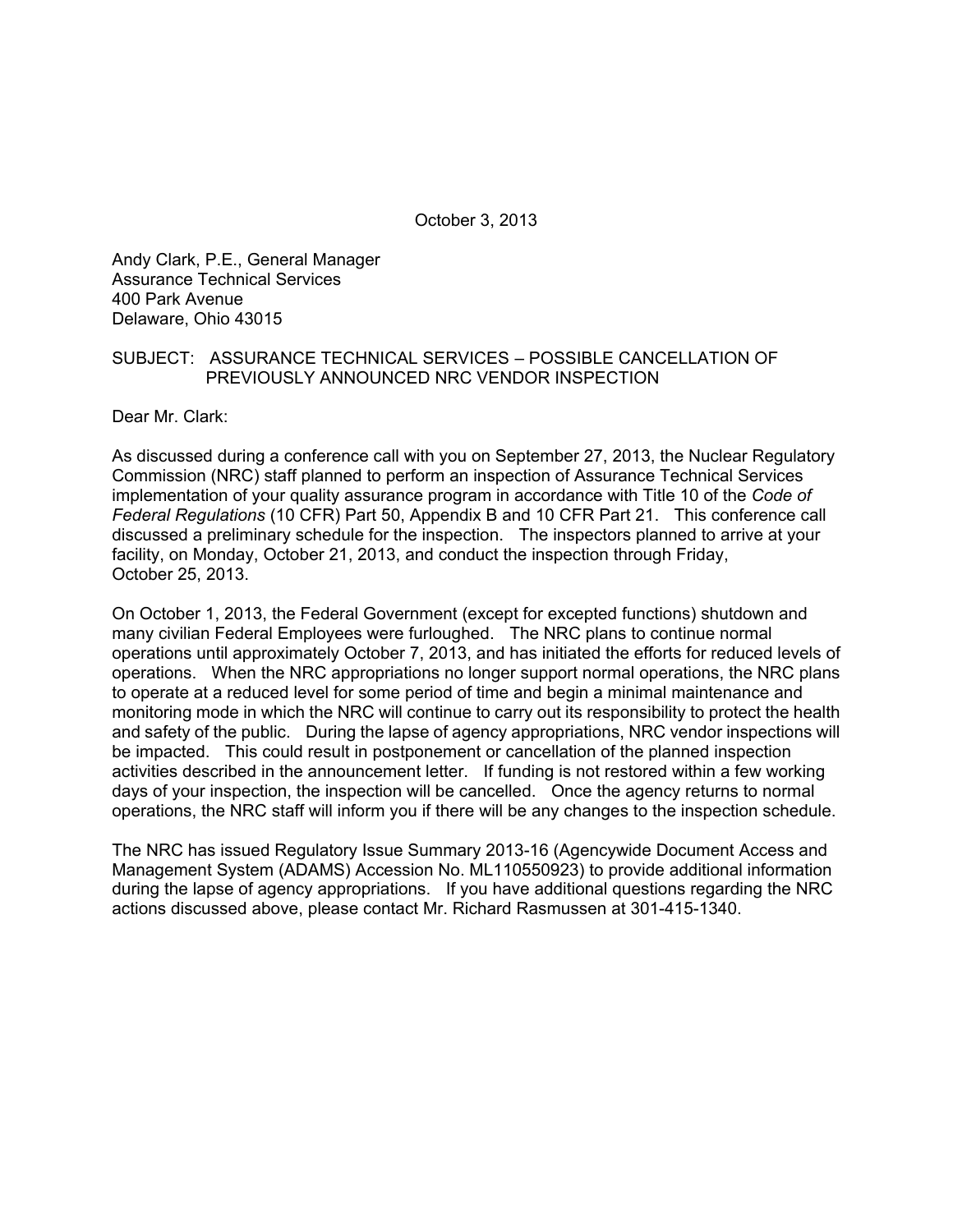### A. Clark - 2 -

In accordance with 10 CFR 2.790 of the NRC's "Rules of Practice," a copy of this letter will be available electronically for public inspection in the NRC Public Document Room or from the Publicly Available Records component of NRC's document system (ADAMS). ADAMS is accessible from the NRC Web site at http://www.nrc.gov/reading-rm/adams.html (the Public Electronic Reading Room).

Sincerely,

# */RA/*

Richard A. Rasmussen, Chief Electrical Vendor Inspection Branch Division of Construction Inspection and Operational Programs Office of New Reactors

Docket No.: 99901430